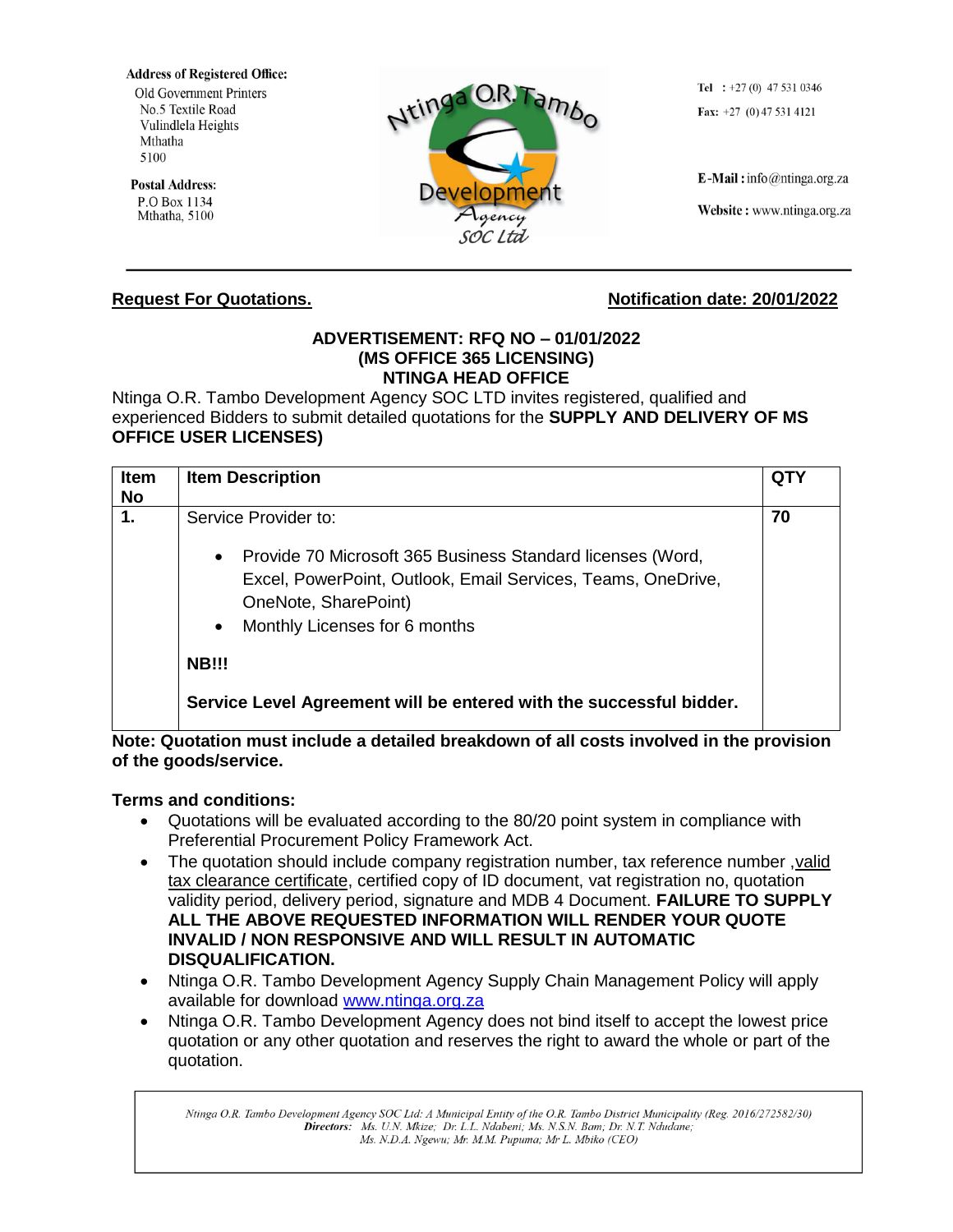• Original or certified copy of Broad Based Black Economic Empowerment Certification should be attached if not attached your quotation will score zero for preference points.

Quotations clearly marked "RFQ 01/01/2022 MS Office" may be emailed to [rfq@ntinga.org.za.](mailto:rfq@ntinga.org.za) and/or deposited in a bid box placed in the Security guards room in O.R.Tambo Offices at the following address: OLD GOVERNMENT PRINTERS, No.05 Textile Road, Vulindlela Heights, Southernwood, Mthatha, 5099Late quotations will not be considered**. Closing Date Friday, 28 January 2022 at 12:00. For enquiries please contact Ms.N.Majokweni at 047 489 0555 and/or by email at [nondumison@ntinga.org.za](mailto:nondumison@ntinga.org.za)**

Approved by;

……………………………………………………. ………………………………….. M.Mpatheni-Acting CFO **Date** Date